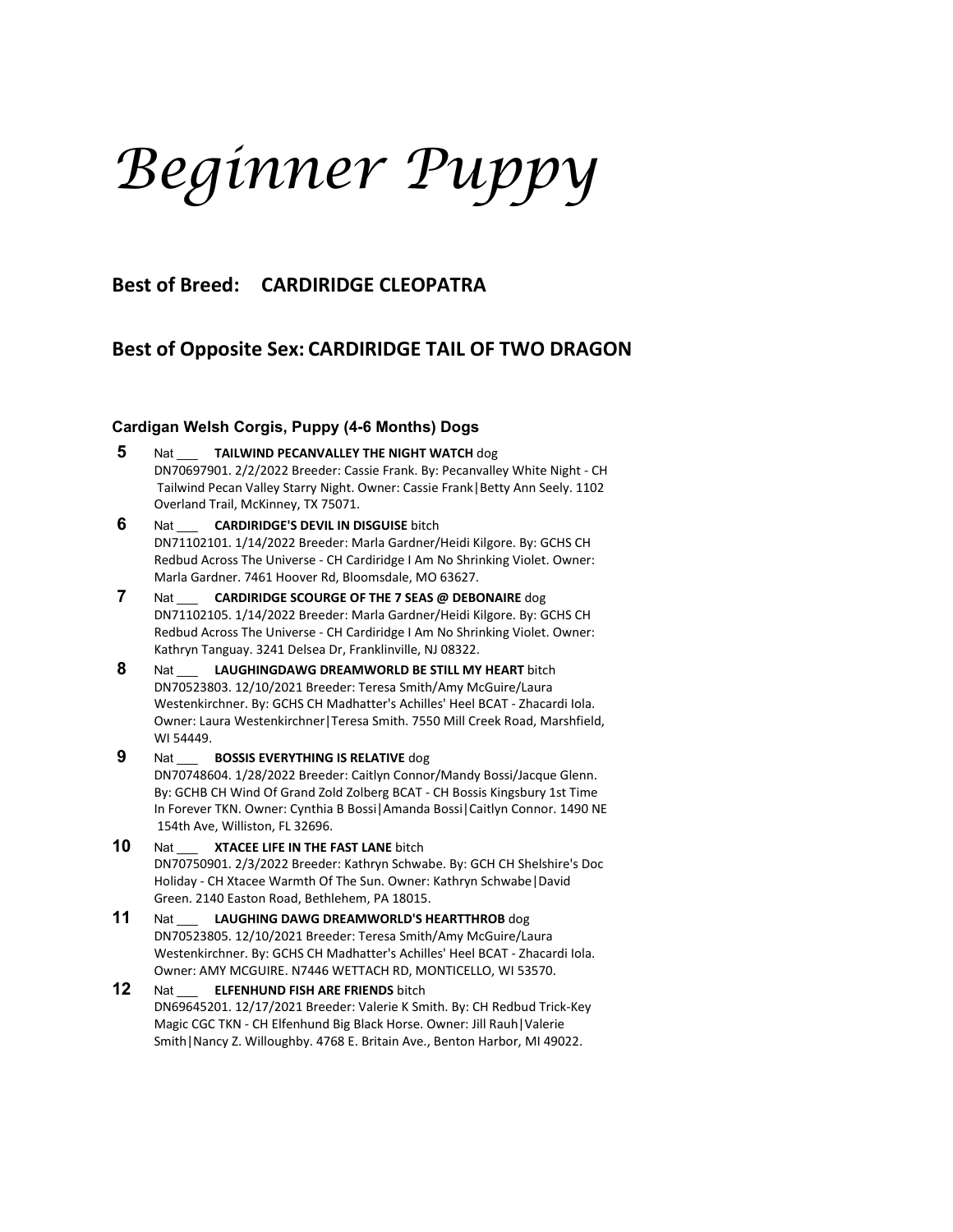#### **14** Nat \_\_\_ **COEDWIG'S TRUEBLUE SASSAFRAS** bitch

DN69753303. 12/28/2021 Breeder: Kim Shira/Leo Eickhoff. By: GCH CH Hope On Silver Cloud BN RA CGCA TKN - CH Car-Rae's Pandamonium. Owner: Jean M Brown|Timothy L Musson. 1720 EDEN RD, MASON, MI 48854.

**15** Nat \_\_\_ **SERAH KINDA LIKE I HAD IT ALL THE TIME** dog DN69915101. 12/13/2021 Breeder: Patrick A Smith/Jane B Smith. By: CH All Trade Uptown Funk - Bumbleberry Bit-O-Honey Of Serah. Owner: Patrick Smith|Jane Smith. 4872 Pinckney Rd, Howell, MI 48843.

#### **16** Nat \_\_1\_ **CARDIRIDGE CLEOPATRA** bitch

DN71102102. 1/14/2022 Breeder: Marla Gardner/Heidi Kilgore. By: GCHS CH Redbud Across The Universe - CH Cardiridge I Am No Shrinking Violet. Owner: Jane Crenshaw|Marla Gardner. 7662 N 134TH EAST AVE, Owasso, OK 74055.

- **17** Nat \_\_\_ **LAUGHINGDAWG DREAMWORLD TRUST YOUR HEART** dog DN70523804. 12/10/2021 Breeder: Teresa Smith/Amy McGuire/Laura Westenkirchner. By: GCHS CH Madhatter's Achilles' Heel BCAT - Zhacardi Iola. Owner: Roxanna Randolph Rodriguez. Agua Lluvia 510 Fracc. Agua Cl, Jesus Maria, AG 20900.
- **18** Nat \_\_\_ **BLUEPRINT CORNERSTONE SOOTHE THE HEART** bitch DN70192802. 12/16/2021 Breeder: Jan Prichard. By: GCH CH Cornerstone's Moonlit - Blueprint Wild Blueberry. Owner: Rita J Hellegers. 1970 Blessing Rd., Albertville, AL 35951.

### **19** Nat **MIRAGE THE WHOLE ENCHILADA** dog

DN70362901. 1/27/2022 Breeder: Susan Oliver/Lincoln Dordea. By: CH Kino's Quarry Tiger Eye At Redbud - CH Xtacee Little Deuce Coupe TKN. Owner: Susan Oliver|Lincoln Dordea. 10100 Acme Rd, Rittman, OH 44270.

#### **20** Nat \_\_\_ **WINDDANCER FIRE AND ICE** bitch

DN70657002. 12/20/2021 Breeder: Amanda Wheaton/Mary DeToma. By: CH Kino's Quarry Tiger Eye At Redbud - CH Dragonfly Winddancer Etched In Stone. Owner: Mary DeToma. 82 Juniper Dr, Windsor Locks, CT 06096.

**21** Nat \_\_\_ **BLUEPRINT'S WEARING OF THE BLUE** dog

DN70192801. 12/16/2021 Breeder: Jan Prichard. By: GCH CH Cornerstone's Moonlit - Blueprint Wild Blueberry. Owner: Janice Prichard. 131 Ridgeview Dr, Hendersonville, NC 28792.

#### **22** Nat \_\_\_ **FERNBRIAR IT'S ALL ABOUT ME** bitch

DN70734401. 1/28/2022 Breeder: Mackenzie Mann/Diana Mann. By: GCHS CH Fernbriar Going Italian - CH Fernbriar Flashblack Friday. Owner: Mackenzie Mann|Diana Mann. 2425 60th Ave SE, Rochester, MN 55904.

#### **23** Nat \_\_\_2 **CARDIRIDGE TAIL OF TWO DRAGONS** dog

DN71102106. 1/14/2022 Breeder: Marla Gardner/Heidi Kilgore. By: GCHS CH Redbud Across The Universe - CH Cardiridge I Am No Shrinking Violet. Owner: Campbell J and Alison Nairn. 404 Lindmar Ct., Athens, GA 30605.

#### **24** Nat \_\_\_ **LAUGHINGDAWG DREAMWORLD JOYFUL HEART** bitch DN70523802. 12/10/2021 Breeder: Teresa Smith/Amy McGuire/Laura

Westenkirchner. By: GCHS CH Madhatter's Achilles' Heel BCAT - Zhacardi Iola. Owner: Teresa K Smith. 62 North Janesville Street, Milton, WI 53563.

#### **25** Nat \_\_\_ **DRAGONFLY RING OF FIRE** dog

DN70657004. 12/20/2021 Breeder: Amanda Wheaton/Mary DeToma. By: CH Kino's Quarry Tiger Eye At Redbud - CH Dragonfly Winddancer Etched In Stone. Owner: Cindy O'Neill|Amanda Wheaton. 82 Juniper Dr, Windsor Locks, CT 06096.

#### **26** Nat \_\_\_ **CARDIRIDGE COSMOS** bitch

DN71102103. 1/14/2022 Breeder: Marla Gardner/Heidi Kilgore. By: GCHS CH Redbud Across The Universe - CH Cardiridge I Am No Shrinking Violet. Owner: Jane Crenshaw|Marla Gardner. 7662 N 134TH EAST AVE, Owasso, OK 74055.